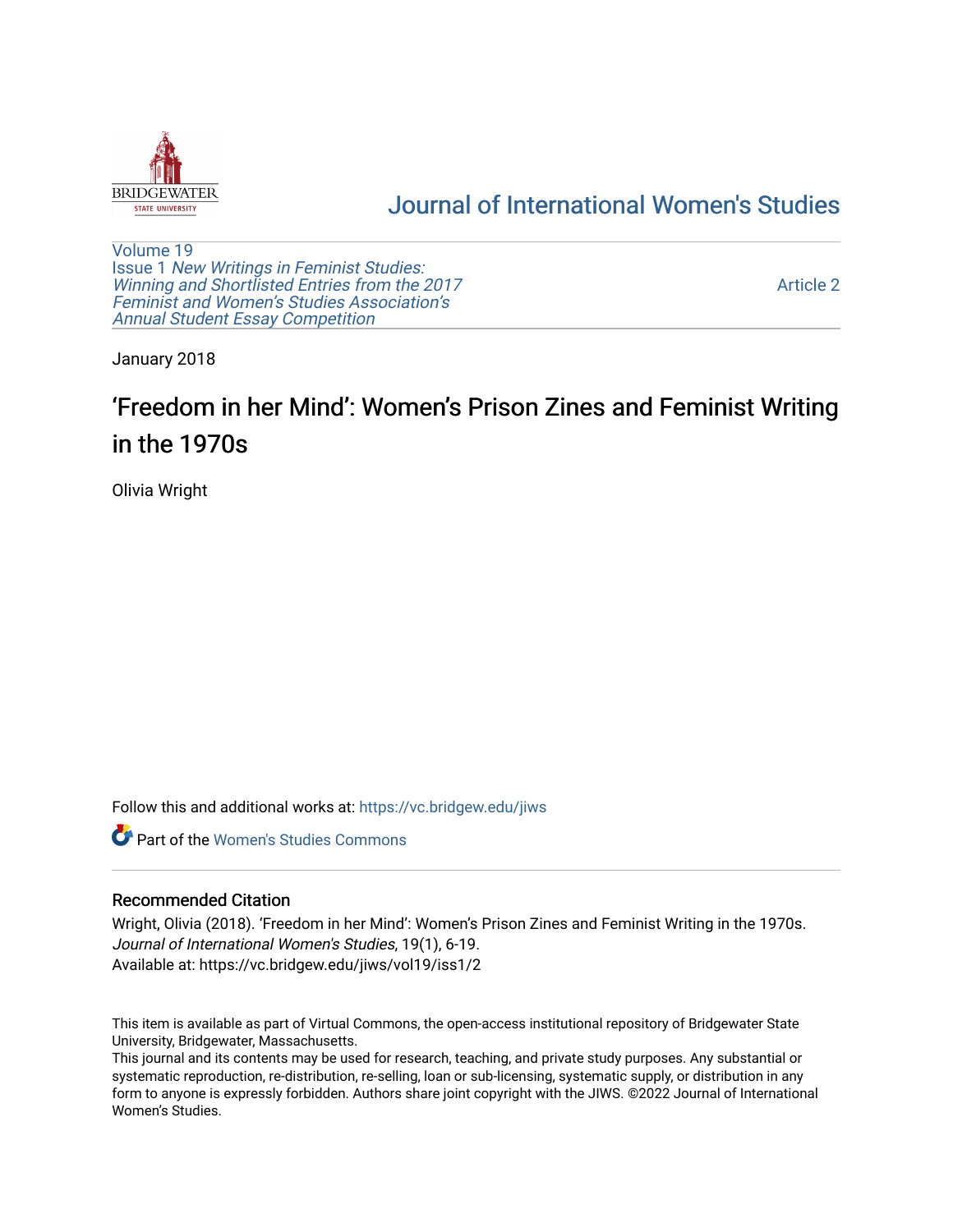#### Wright: Women's Prison Zines and Feminist Writing in the 1970s

This journal and its contents may be used for research, teaching and private study purposes. Any substantial or systematic reproduction, re-distribution, re-selling, loan or sub-licensing, systematic supply or distribution in any form to anyone is expressly forbidden. ©2018 Journal of International Women's Studies.

#### **'Freedom in her Mind': Women's Prison Zines and Feminist Writing in the 1970s**

By Olivia Wright $1$ 

#### **Abstract**

This paper examines the under-researched and undervalued area of American women's prison zines. It discusses three publications created at the California Institute for Women, Frontera, during the 1970s, placing them in the wider contexts of prison reform and the women's movement. Through close analysis, it demonstrates the influences of, and connections to, the feminist print culture at the time and how groups such as the Santa Cruz Women's Prison Project enabled their publication and influenced their ideology. Examining women's prison zines can contribute to conversations about women's liberation by offering new perspectives on what I call 'collective autobiography', and giving voice to an obscured and forgotten community of women.

*Keywords:* Feminism, prison, print culture

#### **Introduction**

 $\overline{\phantom{a}}$ 

#### TO ALL THE WOMEN BEFORE, TO ALL THE WOMEN AFTER, FROM THE WOMEN NOW. *-* 'Dedication', *no title at all is better than a title like that!*  (California Institution for Women, 1974, p.14)

Confinement, prejudice, and social alienation render incarcerated women the most invisible members of American society. Yet for over a century incarcerated women have produced prison zines that shine a light on a largely obscured and forgotten world. I define these publications as zines because they are sub-cultural: independent collections of art and literature that represent thoughts, experiences and opinions otherwise ignored or misrepresented by the mainstream media. They have also proven to be an integral, if somewhat overlooked, aspect of the feminist movement in the last twenty years; building female networks and enhancing solidarity.<sup>2</sup> To make clear the role and impact of these zines, this paper focuses on the zines from one particular institution during the 1970s: The California Institute for Women, Frontera. It will situate the zines in the wider women's liberation and prison reform contexts of the decade, identifying women's prison zines as part of the feminist print culture at the time. I argue that through the zines, women are able to establish a feminist 'collective autobiography' that redefines the female incarceration experience against dominant media narratives, and seek authority through camaraderie.<sup>3</sup> In doing so, women's

<sup>&</sup>lt;sup>1</sup> Olivia Wright is a Midlands3Cities-funded PhD student in the American and Canadian Studies Department at the University of Nottingham, researching women's prison zines in America.

<sup>&</sup>lt;sup>2</sup> See Alison Piepmeier (2009) and Red Chidgey (2011) for recent zine scholarship.

<sup>&</sup>lt;sup>3</sup> In *My Generation: Collective Autobiography and Identity Politics.* (1998), John Downton Hazlett writes about collective autobiography in terms of the 1960s and 70s, but does so from the perspective of generational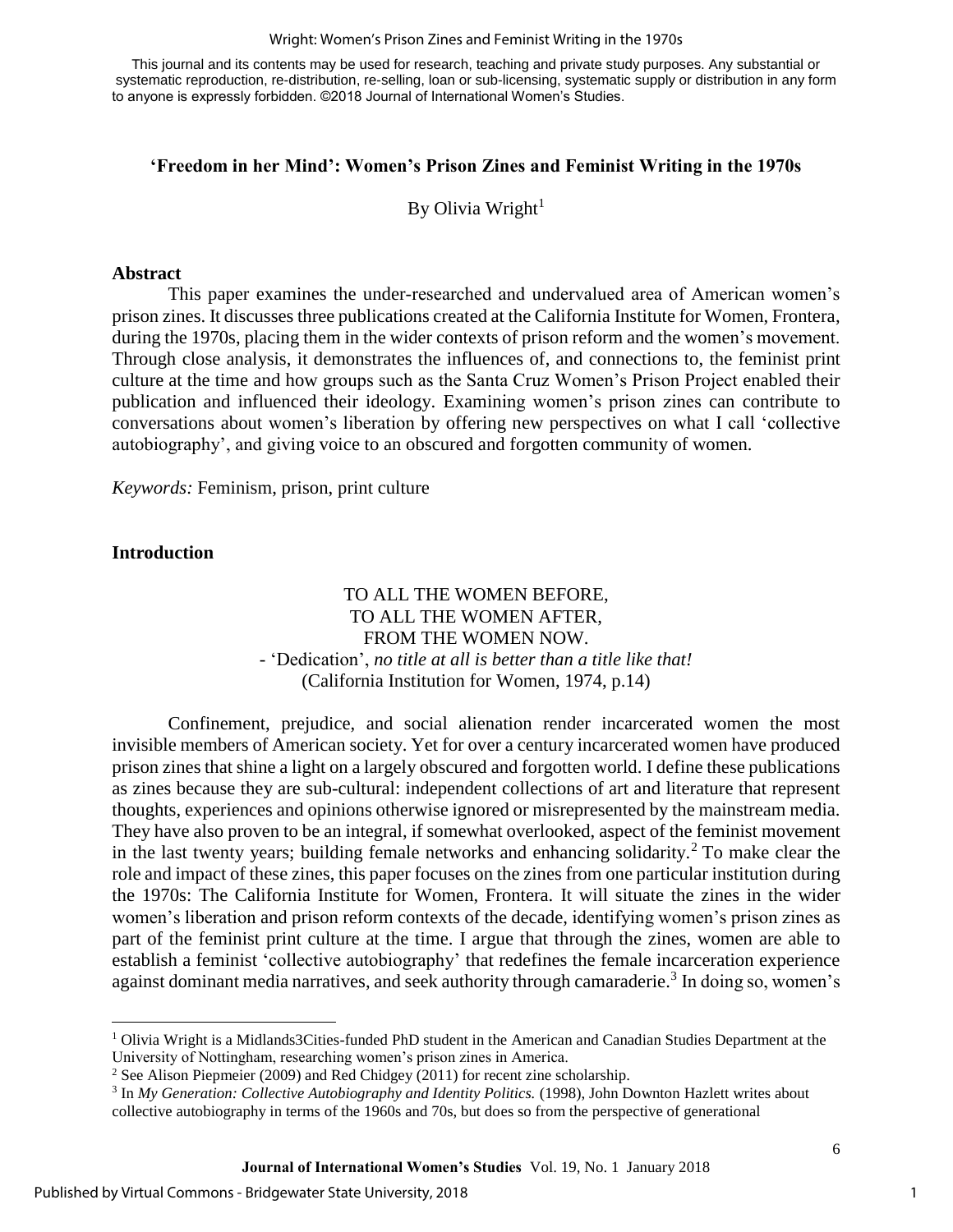prison zines can add to the complex tapestry of female voices of resistance at the time, and expand upon ideas of American protest literature more broadly.

#### **(Prison) Zine Cultures**

Women's prison zines, although largely understudied and undervalued, worked in harmony with many of the social movements of the 1970s, with particular aesthetic and ideological ties to the women's liberation movement. Significantly, they played an important part in the underground feminist literary tradition for two main reasons. First, zines were intrinsically tied to the feminist print culture of the time because of the involvement of feminist organisations in their creation and distribution. The sharing and borrowing of material from other feminist publications influenced the content of the zines, and the feminist groups who were involved in founding them also inevitably shaped the women's visions and ideas. Secondly, as well as having their own, distinct perspective on gendered confinements, women's prison zines addressed issues faced more generally by women everywhere, and thus offered a new perspective on the women's liberation conversation. These self-created, radical publications were used for protest, communication, selfexpression and creativity and filled a gap left by the mainstream press. They went beyond the statistics and stereotypes that pervaded popular perceptions of female prisoners, and beyond the popular autobiographies of Assata Shakur (1988) and Angela Davis (1974) who offered more individualistic narratives on female incarceration in comparison to the collaborative nature of women's prison zines.

In 1975, the Resources for Community Change<sup>4</sup> based in Washington D.C. published a booklet entitled *Women Behind Bars* in an attempt to educate communities about women in prison. In the introduction they note that "the problems of women in prison are often ignored because they are a minority of prisoners in a sexist system… there is little specific prison information and organizing material aimed at women; this booklet is an attempt to help fill that gap" (p*.*4). The booklet interviews a number of prisoners and ex-convicts, including Marilyn Isabel who describes the inherent ideological connections between women prisoners and the women's movement, explaining that "the women's movement [is] centered around prisons because that is a typical manifestation of the social phenomena that have been going on for women for a long, long time" (p.9). The booklet reflects an increased focus on women in prison in the 1970s as "new critical analyses of prisons emerged, prisoners' rights organizations and unions were created, and there were new communications amongst prisoners, academics and community activists" (*The Invisibility of Women Prisoners' Activism,* n.d. p.1). Leading the way were lesbian and feminist organisations who "targeted the prison as a site which represented and reproduced patriarchy, sexism and homophobia, while naming those systems as metaphoric prisons" (Berger, 2010, p.5). During the 1970s many zines appeared with the aid of external lesbian and feminist organisations, who began to notice distinct disparities between the male and female experience of incarceration. Karlene Faith (1996, p.66) found that in the 1970s when male prisoners were taking "the first initiatives in filing one court case after another to protest the inhumane conditions of the

 $\overline{\phantom{a}}$ 

autobiography. He chooses to write about individual works of literature that represent a generational community, as opposed to women's prison zines which are written and produced as a collective and do not allow one voice to speak for all.

<sup>4</sup> Resources for Community Change was a non-profit organisation run by women and men out of Washington D.C. It was an organisation focused on radical change and frequently published informative pamphlets for the general public on a variety of issues.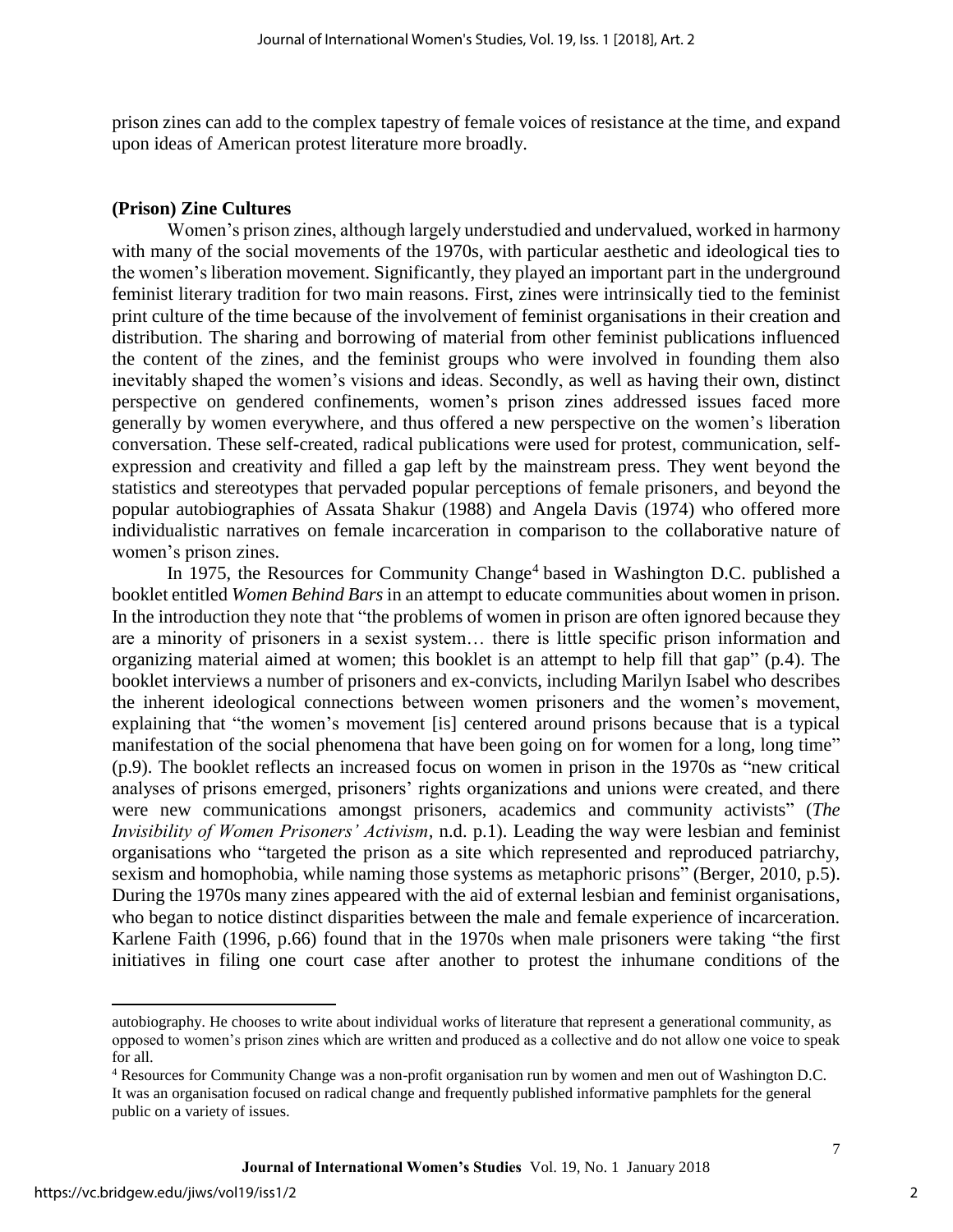institutions in which they were incarcerated", female prisoners were, paradoxically, filing "gender discrimination appeals in the courts, pleading for reforms on the grounds that they lacked equal rights with incarcerated men". Indeed, Nicole Hahn Rafter remarks that women in prison "have fewer opportunities for job training and work-release; they have less access to social services, visitors and lawyers; [and] they are more likely to be treated as children" (2004, p.xxxi). In addition, women in prison are generally single parents, unemployed or even homeless, have had some experience of sexual abuse or trauma and have high rates of mental illness.

Yet one of the primary focuses of prison reform groups was the lack of diverse and stimulating educational programs. Although both male and female prisoners received limited access to higher education, the courses offered by women's facilities were shaped almost entirely by sexist preconceptions that limited female education to practical, vocational courses such as hairdressing, secretarial school and kitchen training, which one prisoner in *Women Behind Bars* described as "a joke" (1975, p.4). As a result, during the 1960s and 1970s prisons offered women alternative educational opportunities beyond the limited vocational courses offered previously, and higher education options for both sexes. According to Lee Bernstein, "between 1965 and 1973 the number of college level programs in U.S prisons increased more than fifteenfold to 182", reflecting this rising trend (2010, p.76-77). Most of the programmes were established in collaboration with universities or with well-known writers or poets who would work with the women for a designated period of time, sometimes for credits or qualifications, and most of the time initiated or orchestrated by feminist groups. Sadie Reynolds, founder of *Inside Out Writing Project,* has argued that a substantial portion of these programmes were flawed in that they were designed with rehabilitation in mind, and wrongly assumed that the inmates taking part were deviant in some way and in need of a form of "moral or psychic transformation" (2014, p.100). That being said, Reynolds argues that if the rehabilitative element is removed from a programme, it can do the exact opposite:

By striving to create with participants free spaces in which all present are affirmed as thinkers, writers, and human beings, it poses fundamental challenges to predominant correctionalist discourses and practises that would strip people of their agency and humanity. By sharing critical knowledge with participants it is extending a potentially revolutionary tool to a group that, overwhelmingly, has been systematically denied access to education (2004, p.100).

Successful educational programmes therefore seem not to be concerned with rehabilitation, but rather focus on providing a platform from which women can learn freely and connect with one another.

The first programme to establish university level courses within women's prisons in America was the Santa Cruz Women's Prison Project (SCWPP) at the California Institute for Women, Frontera (CIW) in 1972 (Law, 2010). The project was created by PhD student Karlene Faith after she discovered during her time teaching political science at Soledad Maximum Security Men's institution in 1970, that the male prisoners she was teaching "knew nothing at all of women in prison, not even the location of the one state facility for women" (1996, p.174). This ignorance towards the female experience led Faith to focus her efforts exclusively on women behind bars, and in 1972 she began conducting interviews over a five-month period with more than one hundred inmates from CIW. From these interactions, the women at the facility requested that Faith establish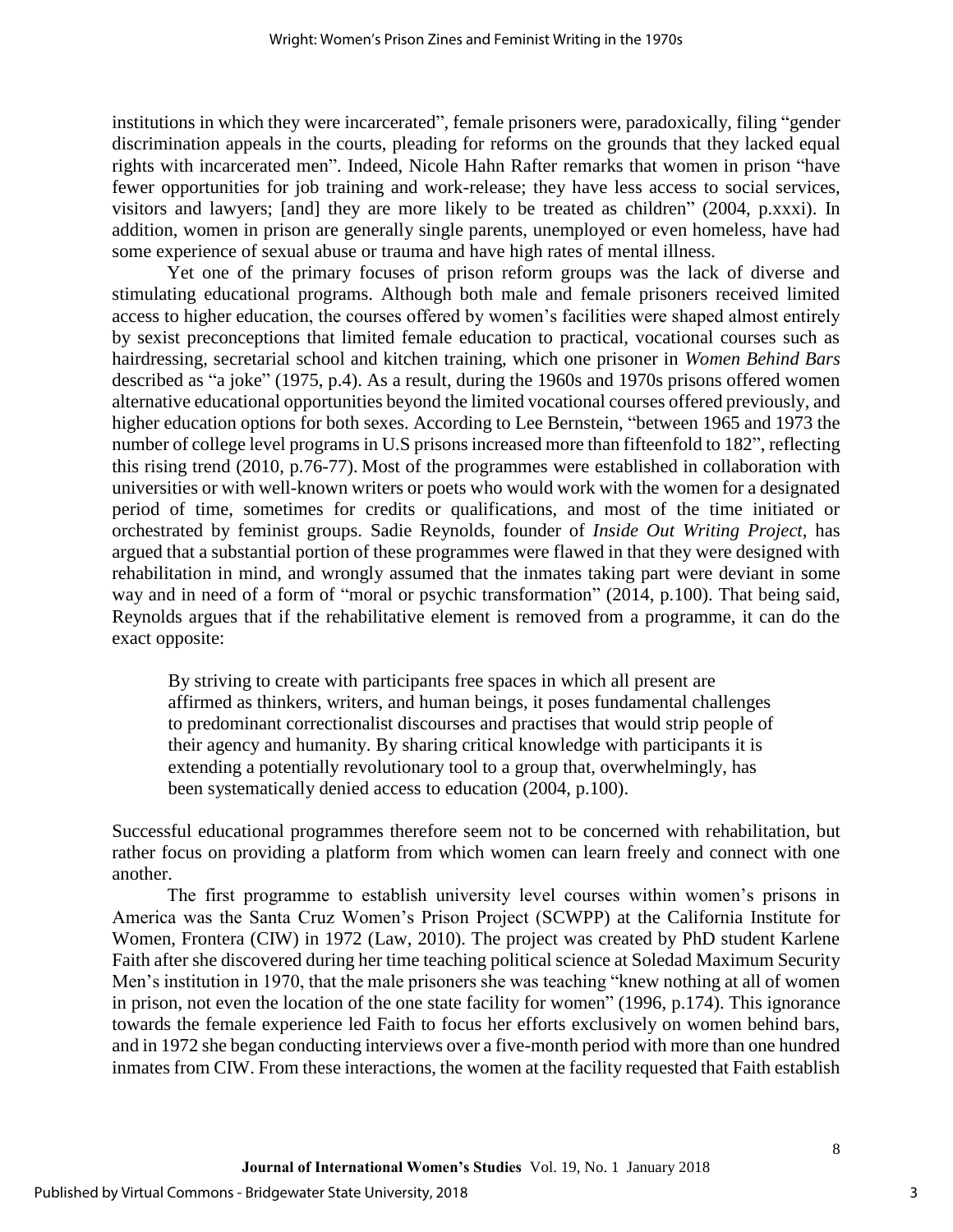university-level courses within the prison in the hope that they might acquire skills valuable to them.

Meeting at the weekends, so as not to interfere with the women's prison jobs and the volunteers' own careers, SCWPP ran for four years working with several hundred inmates at CIW, before finally coming to an end in 1976. One of the courses offered by the SCWPP was a creative writing and literature workshop. In her book *Unruly Women*, Faith describes the course:

The first section of the course focused on writing skills in the genres of informational articles, poetry, short stories, plays, essays, and autobiography. Tutors offered critical feedback and the students shared their writings with one another and discussed and evaluated one another's work in a supportive classroom environment. The second section of the course introduced students to literary analysis and criticism in a variety of workshops, with such foci as the interpretation of modern fiction, which explored writers of different ethnic and cultural backgrounds, and primal myths, a study of pre-literature stories of gods and goddesses with themes such as metamorphosis, matriarchal and patriarchal cycles, initiation, rebirth and death (1993, p.193).

This description highlights the eclecticism of genres and themes discussed during the course. It emphasises the necessity of the course being broad and experimental in both language and form in order to encompass a vast range of women's experiences. From these extensive classes on creative writing and literary analysis, one of the workshop coordinators Debra Miller established a one-off, self-published collection of the women's poetry, short prose and artwork. Faith writes how "after what seemed like endless debates on what to call their book, they settled on *no title at all is better than a title like that!*" (1993, p.193). The ambiguity of the title hints at the women's own desire to reject stereotypes and labels forced upon them.<sup>5</sup>

Published in 1974, the A5-sized zine consists of 22 pages of mostly art and poetry by 22 women from CIW who participated in the programme over the four-year period. Although the poetry covers a variety of topics, some of the more poignant pieces deal both explicitly and subtly with ideas of prison and confinement. One poem by Mara Reves Moryas describes a woman's acquisition of a fish, a fish bowl and tropical snails, which die overnight. Moryas ends the poem by writing "It's evident these snails require more than a simple fish bowl" (p.8). Arguably, whether the story of the snails is true or not (and it seems unlikely given prison restrictions), the significance of the final line is primarily symbolic; the death of the snails acts as a metaphor for the women in prison who themselves require more than the basic care provided by the facility in order to survive, both physically and mentally. Moreover, the fish bowl analogy also accurately captures the claustrophobic environment of prison and the constant surveillance of the women. Several other poems within the zine describe prison's constricting environment—the cells are "cages"—and vividly portray the cacophony of sounds that echo throughout the prison. One poem depicting inmate Pat Williams' first night at CIW describes "the sound of sobbing" and "the banging of the drunk down the hall" punctuating "that endless night" (p.2). Interestingly, 'First Night' and many of the other poems in *no title at all* are written in the third person, describing the events and feelings as detached from the author. This is an important distinction as it sacrifices the individual

 $\overline{\phantom{a}}$ 

<sup>5</sup> A copy of the zine can be found here:

http://freedomarchives.org/Documents/Finder/DOC510\_scans/Prisons\_Women/510.CIW.no.title.at.all.V1.N1.1974. pdf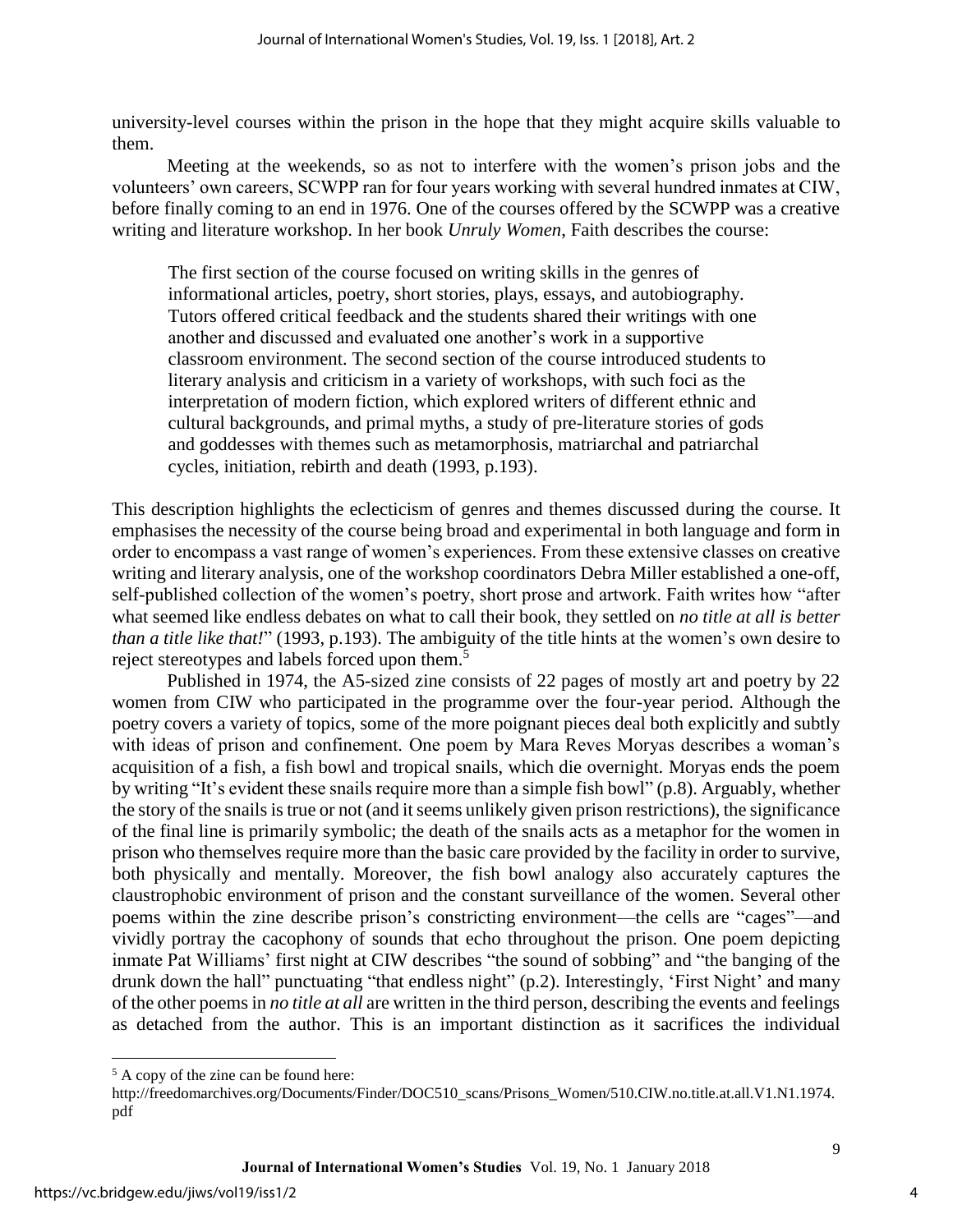experience in favour of the communal. This is a feature of much prison writing, and prison zines in particular. Authors emphasise the communality of female incarceration and demonstrate that their "individual experience is not unique or even extraordinary, but typical and representative" (Franklin, 1989, p.250). This is also reflected in the use of "we" in prison zines; the plural pronoun gives the writing a multidimensional voice.

A further example of the use of third person in the zine is the poem 'Lights Out!' by SuSun Young, which depicts an inmate and a guard engaged in a dispute over a contraband light in the woman's room. Young refers to the guard as "she" throughout and the inmate as "her", which leads to a disjointed style, representative of the scene which Young is describing as the two women argue over the lamp. By using different pronouns for guards and inmates, Young captures the rift between them and creates a language divide suggestive of "us and them". She writes, "There were lots of hers. No shes", suggesting an innate difference between them that is almost biological. Moreover, Young describes "her" as mechanical and robotic as the inmate talking back "put a clot in her mechanical nuts and bolts bloodstream" (p.10.) This not only separates "her" further from the women as she is not seen as human, but also emphasises the guard's lack of humanity; she is unable to comprehend human emotion and is programmed to only understand the prison guardinmate relationship. This is emphasised by the poem's accompanying image of a man staring down at a tiny indistinguishable person in his hands in a threatening and controlling manner which again reflects the authority of prison staff against the small, powerless person in his hands, who he could destroy with one squeeze.

Nevertheless, first-person narration is used in some of the poetry, particularly when expressing agency and protest. For instance, one example reads:

Three-fourths of the gum chewed in Amerika is bubble gum. Someone needs to pop the bubble. Not someone, me and my sisters – I don't know why I want to bother though – I don't like Amerika, can't find peace of mind here, or the freedoms the liberals talk about – please release me, USA – I promise never to come back (p.1).

In contrast to the previous poem, the use of first person here exhibits agency as the author suggests that she is willing to take control of her future and pop the idealistic "bubble" that surrounds society and separates it from women in prison, with the help of her "sisters" inside. Yet even then she admits that she does not know if she wants to be a part of American society, as she does not experience more freedom outside prison. Here the author describes feelings of disenchantment with America as the promised ideals of freedom are not realised. What is more, the use of radical language, form and spelling seen in the zine demonstrates the influence of the political and cultural climate on prisoners and their cultural production throughout the 1970s. The use of the word "sisters" or "sistas" to describe their fellow inmates is particular to womanist/black feminist culture that was popularised throughout the decade, and in using the term, include incarcerated women in the tradition.

Despite often being viewed as a nadir of political activism and overlooked in favour of the radical 1960s, the 1970s was a period of thriving political engagement and protest, as the Black Liberation Movement, the advancing feminist movement and the prison reform movement made waves culturally, socially and politically. It was during this period that the feminist, black feminist, womanist and lesbian protest movements were at their most influential. Described by Rosalyn Baxandall and Linda Gordon as "the largest social movement in the history of the United States"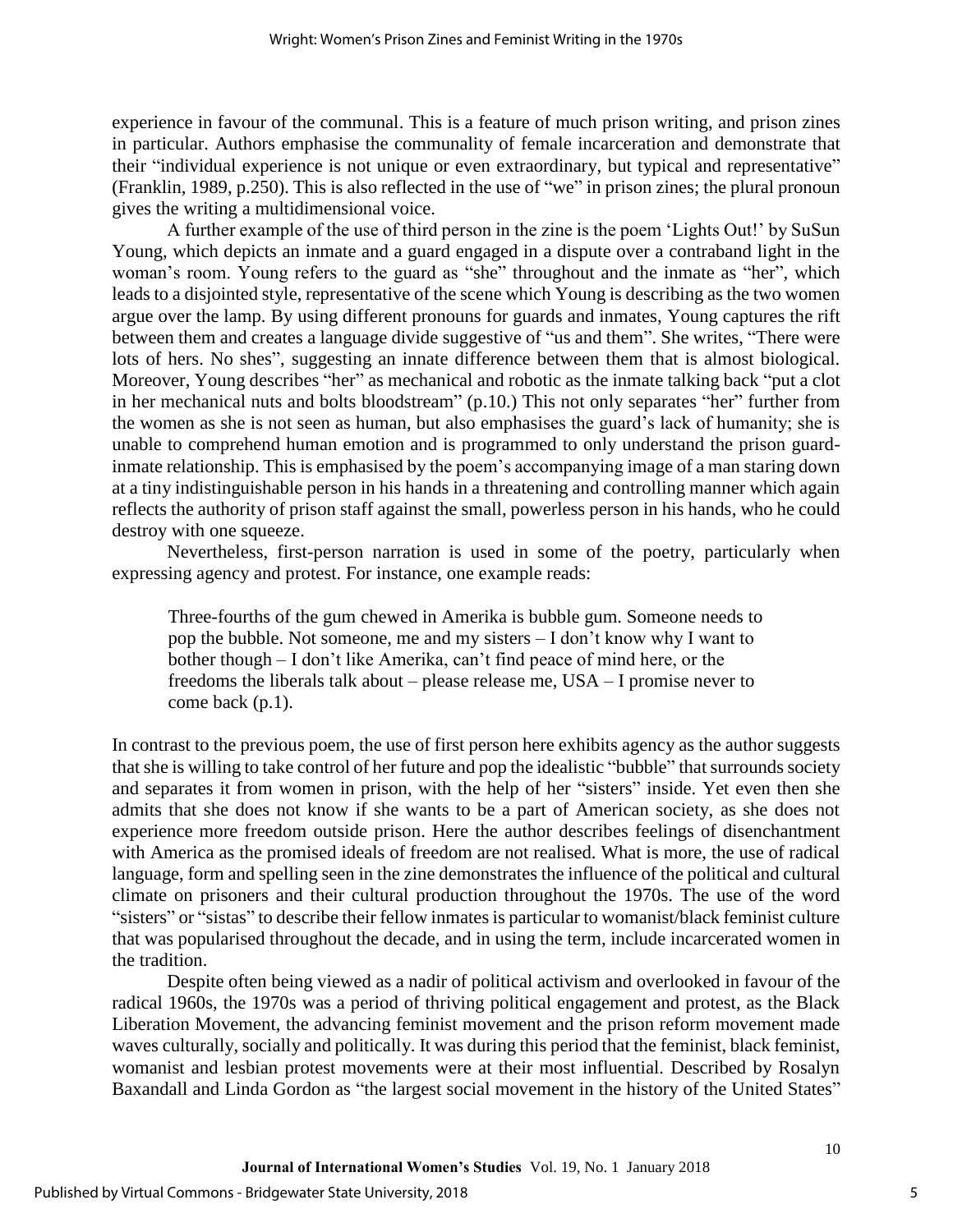(2002, p.414), the woman's movement fought for liberation both in the public and private spheres with debates ranging from the Equal Rights Amendment to abortion and education. As well as making waves politically, the women's movement also produced a creative impact through art, literature and criticism, and, in particular, a successful and extensive print culture through the creation and dissemination of zines. Publications such as *The Amazon Quarterly* (1972-1975) and *Off Our Backs* (1970-2008) became a central element of feminist print activism in the 1970s and worked to "spread their opinions, [elicit] support, [create] networks among like-minded individuals, and attempt to establish cohesive group identities for the larger world" (Schreiber, 2013, p.1). Creators of zines worked to articulate their particular concerns, beyond any mainstream media filter; they redefined the underground, and replaced the white, male, middle-class objector of the 1960s with a distinctly feminist community and aesthetic. Similarly, as the prison became a new site of protest, incarceration literature was produced and consumed in ever-greater numbers. Indeed, in 1978 H. Bruce Fanklin noted how "the literature emerging today from the prisons of America constitutes an unprecedented phenomenon. The quantity itself is so large that it makes for the first qualitative distinction: this is a coherent body of literature" (1989, p.223).

**Penal Press** was use week or "use great taco" since - "occasionally, we mave a media "usa amount of the dining roca, but<br>one enjoys, like tacos. Now, it is a no-no to take food out of the dining roca, but<br>food is the mother of inventio On this fine foggy morning we got out of bed, checked out the menu for the day, and said, "Ah ha! TACOS!" We got our plastic bags together, decided on the best hiding places and eagenly awaited lumch. The morning dragged. Sweepstakes winners in the 1971 American Penal Press Contest announced today by However of the School of Journalism at Southern Illinois University, Carbon aver the School of Journalism at School of Journalism and The Mer second servings. Eat one; stash one.<br>"Hey, what's this." "They're searching people on the way out." "Now the basic of the Way out." "Now look....that's a for real shake. They're even patting 'em down, checking pockets and The Clayton award went specifically to the "editorial staff of the Presidio which has posted a record infividual scoaline in writing during the last four Tom I909, the IGM and The IGM approximate the comparison of the IGM Punny? Not really. It was a very tense situation. A 'small' thing like this can be the broken the holocaust. The next day windows on buildings and a vehicle were broken. First place winners in the individual contests follow: Best Art: Ruben Estrella, New Era, U.S. Penitentiary, Leavenworth, Kangas. As we said, it is against the rules to take food from the dining room. Perhaps this is one of the many small rules that need looking into, changing. Obviously we can't have grocery stores or restoraunts in our cells. Aside Best Cartoon: Charles E. Spaulding, The Messenger, South Dakota Penitentiary, Sioux Falls. Best Column: "Bastille By the Bay," Phillip C. Clark, San Quentin News, California State Best Editorial: "A View from the Inside," James Edward Wimbush, Presidio, Iowa State Pen-itentiary, Fort Madison. It is this kind of added frustrations and tensions that make tempers short. It is this kind of added frustrations and tensions are haske tempers short. Short temperature lead to unnecessary violence. But these things can be avoided. Communication is imported lead to unnecessary violence. But the Best Feature: "A Personal Look at Peanut Butter on the Table," Gene Salazar, Presidio, Best Fiction: "A Prideful Place," Elliott C. Ricehill, <u>Presidio</u>, Iowa State Penitentiary,<br>Fort Madison. WIZARD of ID Best News: "Does He or Doesn't He," The Golem, Presidio, Iowa State Penitentiary, Fort WHAT'S HE THINK THE CINNAMON<br>THE CINNAMON<br>JANSTMAS, SIRE? Five Best Pictures: C.W. Miller, Castle Courier, Naval Disciplinary Command, Portsmouth, New Hampshire. I'M RUNNING HERE THE<br>OF A COUNTRY CLUB? HIS<br>HIS<br>IOTHER. Best Sports: "Neptune's Garden," R.W. Ellerby, Castle Courier, Naval Disciplinary Command, Portsmouth, New Hampshire. The 1971 contest entries totaled 774 from 51 institutions in 27 states. Entries were down six because the best picture category dropped from 17 to 24, as a set of five pictures, not single ones, consisted an entry. A brea

Figure 1: From inside the Jan/Feb 1972 edition of *Clarion.* Each edition regularly included hand-drawn titles, pictures and even cartoons, although sometimes borrowed from external sources. Both editions referenced were printed on coloured, A4 paper. The California Institution for Women at Frontera, California, Jan-Feb 1972, (Reproduced with permission from Special Collections Labadie Collection, University of Michigan Library, Special Collections Library), 6.

In addition to *no title at all is better than a title like that!,* the participants of the SCWPP writing workshops also contributed to CIW's own in-house prison zine *Clarion* as an alternative

**Journal of International Women's Studies** Vol. 19, No. 1 January 2018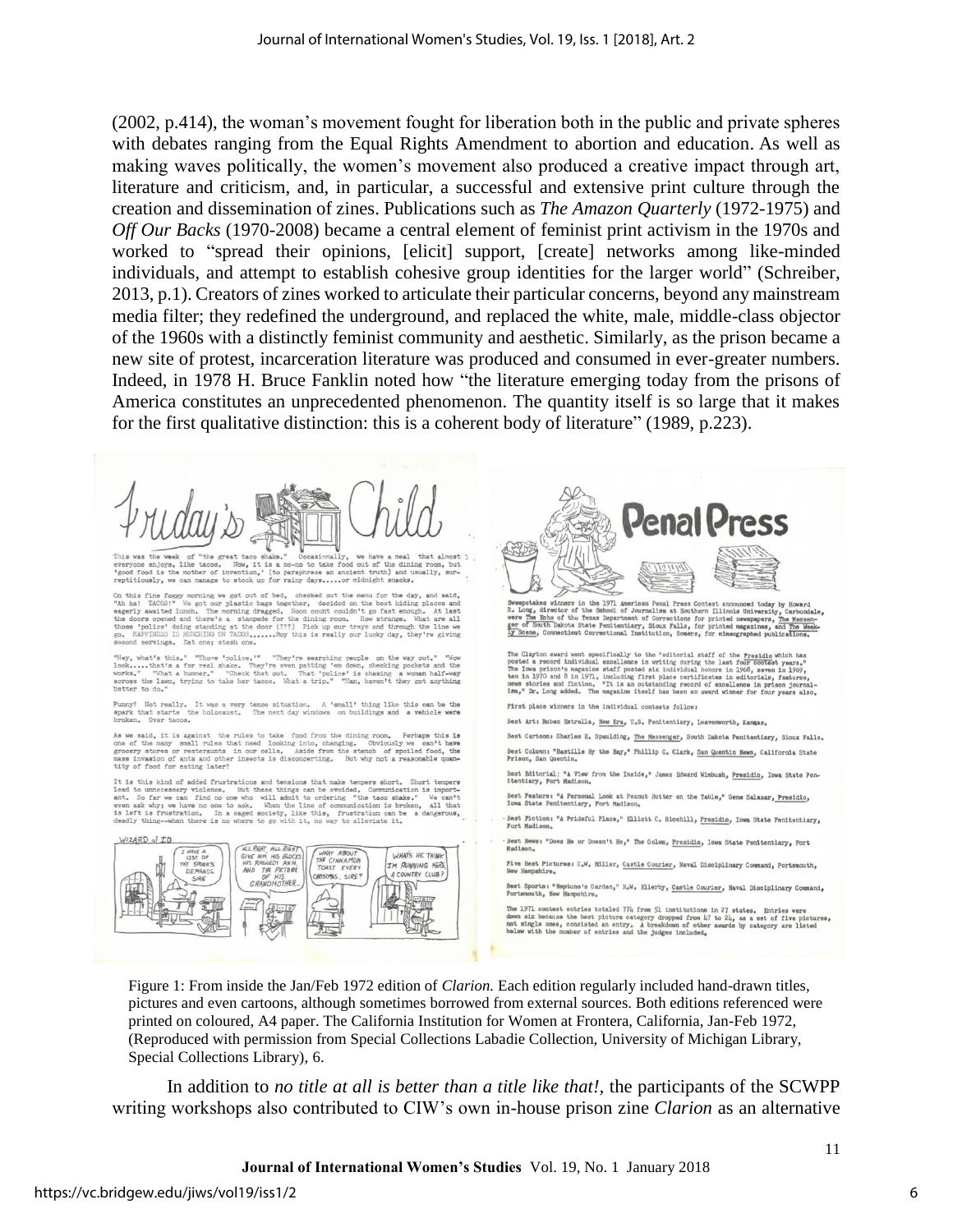space to exhibit their writing. Described by one of the zine's founding trustees as "a medium of self-expression" whose purpose was "to encourage self-improvement", *Clarion* was established in 1937 at Tehachapi Women's Prison in California and was, according to Kathleen Cairns, the only prison publication in the US to be printed onsite (2009, p.106). Produced monthly, it had a circulation of 1,300 readers, including members of the public, and charged one-dollar for an annual subscription. Over the years the zine altered slightly, including a location change in 1952 to CIW, but the role of the zine as a space for the women to articulate their experiences and concerns remained constant into the 1970s.

Much of *no title at all* and *Clarion* was made up of articles about issues directly related to the women's own situation as prisoners at CIW. The Aug-Sept 1976 issue of *Clarion* contains an impassioned opinion article which outwardly encourages support and protest for carceral issues and critiques child custody: "the whole point of this article is to wake you up, to ask you to support other women in prison. … Thanks for reading this, now it's your turn to start discussing it, writing letters and articles, and to get involved" (1976, p.13). Similarly, *no title at all* includes a poem by Donna Hansen who writes about one of her acquaintances, Cupcake, who has been abused by the system. She writes: "Now - - with Cupcake on my mind my pen seems helpless to save her - - but that's all I want to do. I want Cupcake and me and you to be free" (p.17). This rhetoric, which encourages action from the readers, suggests a more radical element to the zines. H. Bruce Franklin has suggested that part of the significance of prison writing and collective prison writing in particular, is not to "sit around admiring the authors, but to get up and put their message into action" (1989, p.251). For *Clarion* and *no title at all*, this is an important part of their protest literature aesthetic and distinguishes them from other newsletters or periodicals as they encourage engagement and action from their readership.

*Clarion* also reported on protests and riots in CIW, some of which were directly related to the SCWPP. Although some of the staff were encouraging and accommodating of the programmes, others were "unrelenting in their intolerance" (Faith, 1993, p.300). Faith describes how she "was frequently alerted by prisoners to ways that the project was kept under surveillance, with unfriendly guards lying in wait for someone to trip up and discredit the program so as to justify our expulsion from the institution" (*ibid*.). Teachers' vehicles and belongings were searched coming in and out of the facility and some teachers were even banned from entering (*ibid*.). However, the women did not readily accept the harassment. In 1972 when the programme was temporarily suspended because one of the SCWPP founders was banned from the prison, the students responded by organising a work strike and a sit-in in front of the warden's office. Similarly, in 1973 when the project was suspended again, the inmates responded by circulating petitions, holding work strikes, and organising meetings with the administration to protest the project's removal (Law, 2010).

In this sense, part of the role of the zine as protest literature is to encourage tangible action from its readers. But that is not all. By Howard Zinn's definition, protest literature "should move people to think more broadly, feel more deeply, and begin to act. … [It] says to the reader have hope - you are not alone. And if it does nothing but that, it has done something profoundly important" (2006, p.517). This is a fundamental aspect of women's prison zines as protest literature: not merely the political and physical changes that might occur, but rather the vocalisation of a struggle/trauma/injustice that is then shared with others in order to educate, unite and ultimately resist.

This vocalisation and communication even expanded internationally. In addition to the personal and prison-related news, *Clarion* and *no title at all* also engaged with wider issues related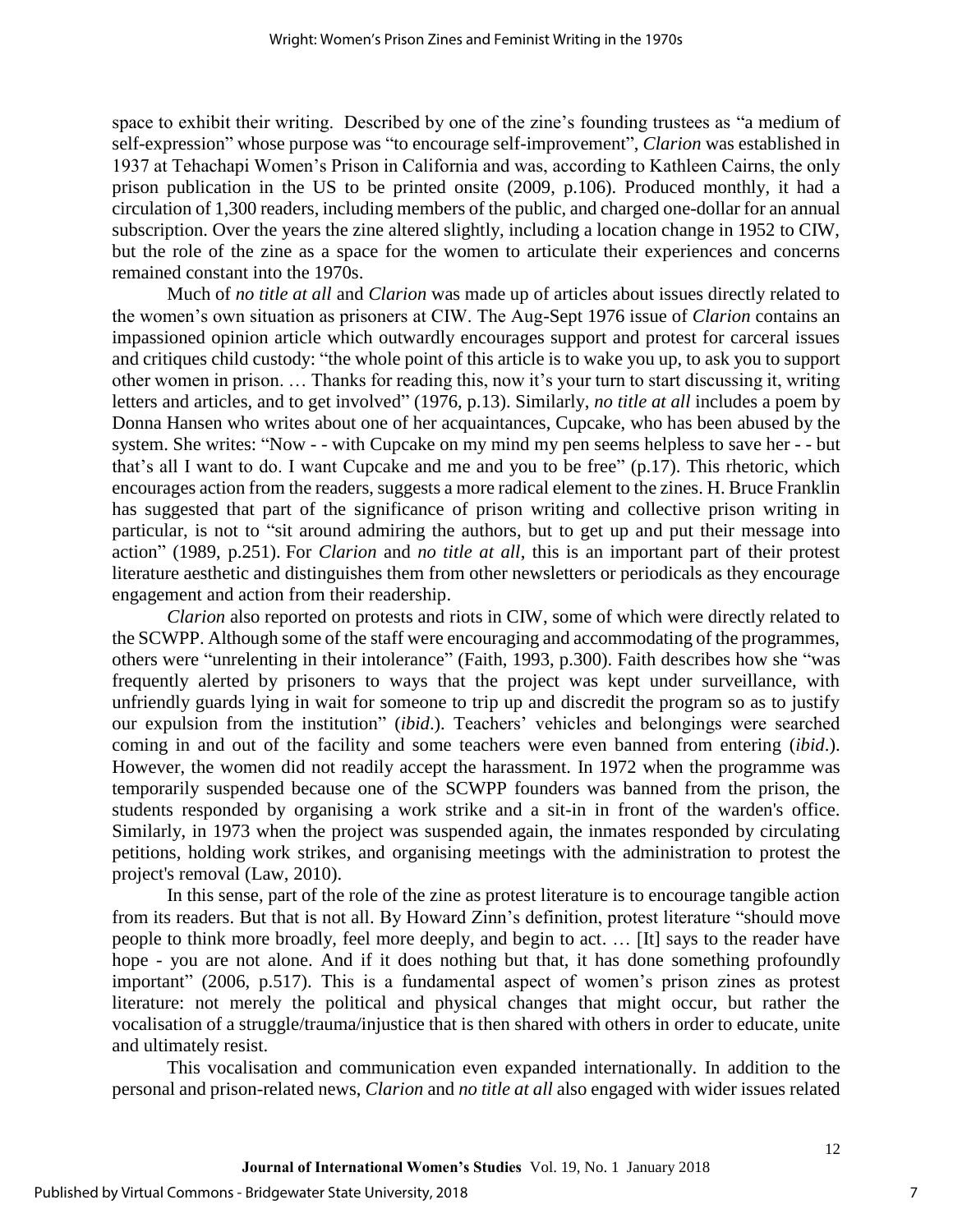to incarcerated women as part of the SCWPP efforts to educate them about their status as incarcerated women in the US. One of the university level courses offered by the SCWPP titled 'women in society' was inherently gender-focused from the outset as they:

analyzed crime as a socially constructed condition, and criminal justice as a discriminatory system that criminalized people from the least socially empowered groups. [They] rejected patriarchal and class-based presumptions of fixed gender roles, [and] thus… did not accept the common view that women in conflict with the law de facto suffer from non-conformity to "feminine" standards (Faith, 1996, p.177).

In doing so, the SCWPP went beyond basic literary skills to arm the women with analytical and theoretical tools to be able to accurately diagnose and critique their situation, as well as discuss wider social and national structures of disempowerment.

Faith noted how the plethora of workshops aimed to "extend to women in prison the benefits of higher education and the empowerment that accrues from gaining political knowledge, recognising constructive life choices, (despite structural goal limitations), and acquiring skills to act on them" (1996, p.179). The classes acted as more than just credits for the inmates of CIW, few of whom had graduated from high school. The broad range of political and social studies courses offered the women a chance to learn more about the American penal system and American society at large, and to recognise their own place within it. One participant of the SCWPP explained the importance of groups like the Santa Cruz Women's Prison Project: "what they're doing is making people politically aware that they're being used and that they put themselves in positions of being used as pawns in a fucked-up system. Our lives are very restricted prior to being incarcerated and we just didn't know what was happening" (*Women Behind Bars,* 1975, p.14). In place of vocational courses that limited the women to "sewing, hairdressing, office work or Grade 12 equivalency", the SCWPP initiated "the study of critical theory and substantive social issues affecting women's lives" (Faith, 1993, p.287).

#### **Incarceration beyond Borders and Psychological Struggle**

With this focus on political and social education, the women were increasingly aware of current worldwide political issues such as the Vietnam War. In response to learning about the ongoing conflict, the women created a second one-off zine in 1975 titled *From Women in Prison Here to Women of Vietnam: We Are Sisters* comprising letters written to women imprisoned in southern Vietnam.<sup>6</sup> The cover image, designed by the short-lived organisation The San Francisco Women's Union<sup>7</sup>, shows the silhouettes of women, some wearing nón lá (traditional Vietnamese leaf hats), in a circle, holding hands with fists raised in the air as a sign of solidarity and protest. This camaraderie between the women is emphasised throughout *From Women in Prison Here to Women of Vietnam*. Typed and handwritten letters underscore the importance of the communal aspect of women's prison zines beyond the single facility and beyond the US, emphasising a

http://www.freedomarchives.org/Documents/Finder/DOC57scans/57.Vietnam.FromWomenToWomen.pdf <sup>7</sup> The San Francisco Women's Union was an organisation that ran from 1974 to 1976 and aimed to look at the impact of race, class and gender on women's lives.

 $\overline{\phantom{a}}$ 

<sup>6</sup> A copy of the zine can be found here: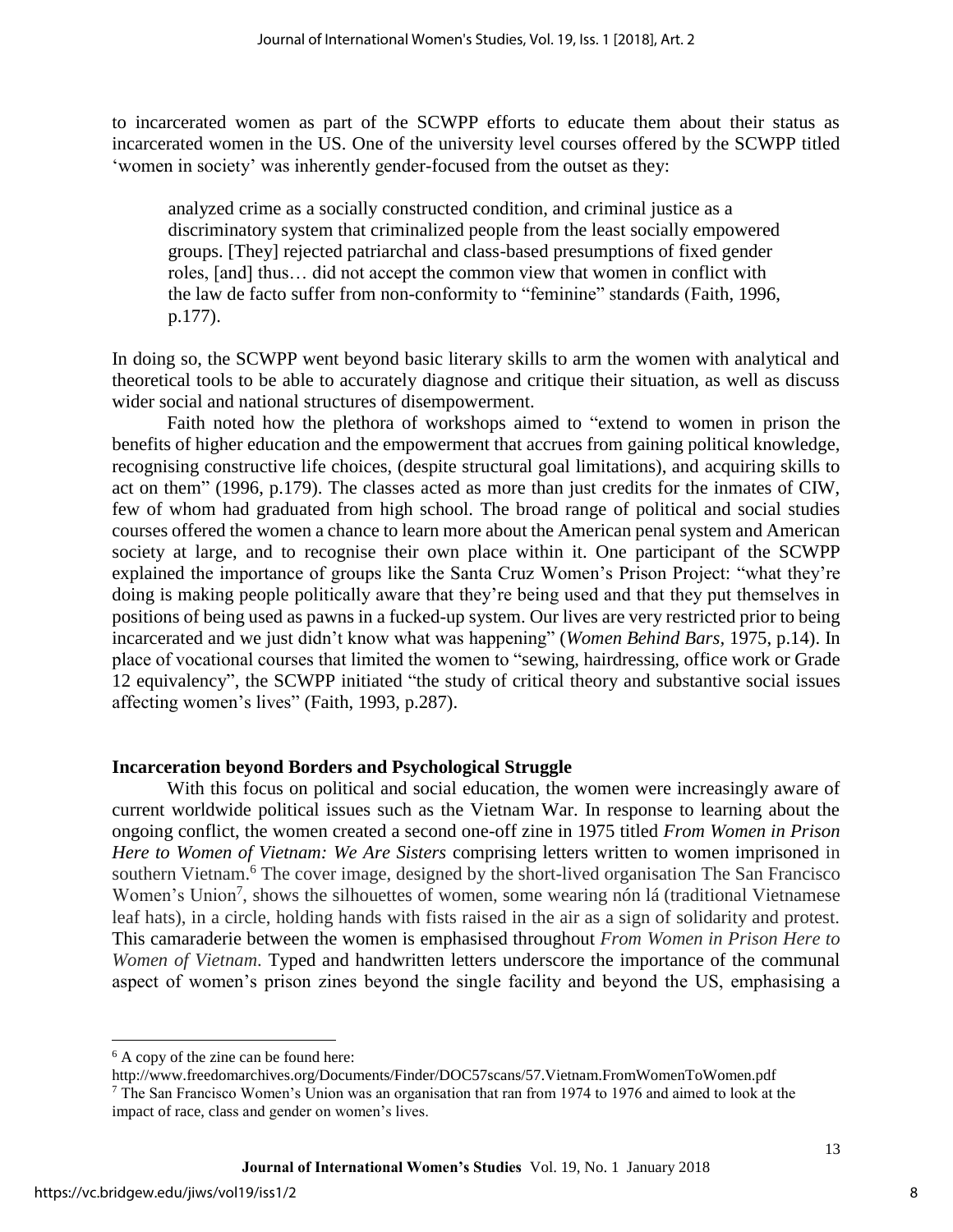universal female experience and community. <sup>8</sup> The introduction to the zine quotes the Vice Minister of Health for the Provisional Revolutionary Government in Vietnam as saying: "We're part of a worldwide family of militant women. We here in Vietnam follow the women's liberation movement in the US very closely. Your movement and ours are complementary. The oceans cannot separate our emotions of unity" (p.2). This quotation emphasises the relationship that existed between the women's movement and the prison reform movement and demonstrates the zine's role as a piece of feminist literature.

The comparison of incarcerated peoples in America and the Vietnamese population is not entirely unusual for the time. Tens of thousands of men who refused to be drafted between 1964 and 1968 were sent to prison along with protesters against the War, leading them to feel more camaraderie with the Vietnamese people than their own government (Franklin, 1989). For the women whose incarceration is not directly related to the war, however, their solidarity stems from a greater disillusionment towards American society at large, and the gendered and racialised prejudices that led to their imprisonment. As well as the letters, the zine ends with information on Thieu's prisons and on CIW, and how the reader could aid both causes, again highlighting the protest and participation element of prison zines, although this time on a worldwide scale. This connection to Vietnam was also utilised in feminist print culture at the time. Agatha Beins (2017) argues that iconography and text relating to Indochinese women (and Vietnamese women in particular) were prolific in feminist periodicals across the US. Much as African American women such as Angela Davis and Ericka Huggins became symbols of black female resistance, Vietnamese women became signifiers of revolution to an American female audience. In doing so, Beins argues that the concept of a revolutionary woman was not directly related to place, but rather was "formed from an amalgamation of ideas and ideals about those fighting imperialist forces" (2017, p.128). The references to Vietnamese women both textually and visually in women's prison and feminist zines are therefore a tool through which women can articulate the pervasive and interchangeable nature of the women's liberation struggle and encourage a sense of international camaraderie.

*From Women in Prison Here to Women of Vietnam* demonstrates the desire of the women incarcerated at CIW to reach out to women in a similar situation to them and form a dialogue based on shared oppressions. Many of their shared experiences that are discussed in *Clarion* and *no title at all* are rooted in the women's commentary on confinement*,* particularly the psychological struggle over the absence and creation of space. For instance, in the poem 'Someday', the writer laments:

> There's a better life for me and you. Greener greens bluer blues. Wide open spaces for us to see. Bigger places for us to be. (*Clarion*, 1976, p.10)

 $\overline{\phantom{a}}$ 

<sup>&</sup>lt;sup>8</sup> This is not to say that the experiences of every woman are the same, even within the same prison zine, but rather the act of sharing (sometimes differing) experiences can encourage community and solidarity, particularly in this case if the shared experiences are rooted in gender-based confinements. .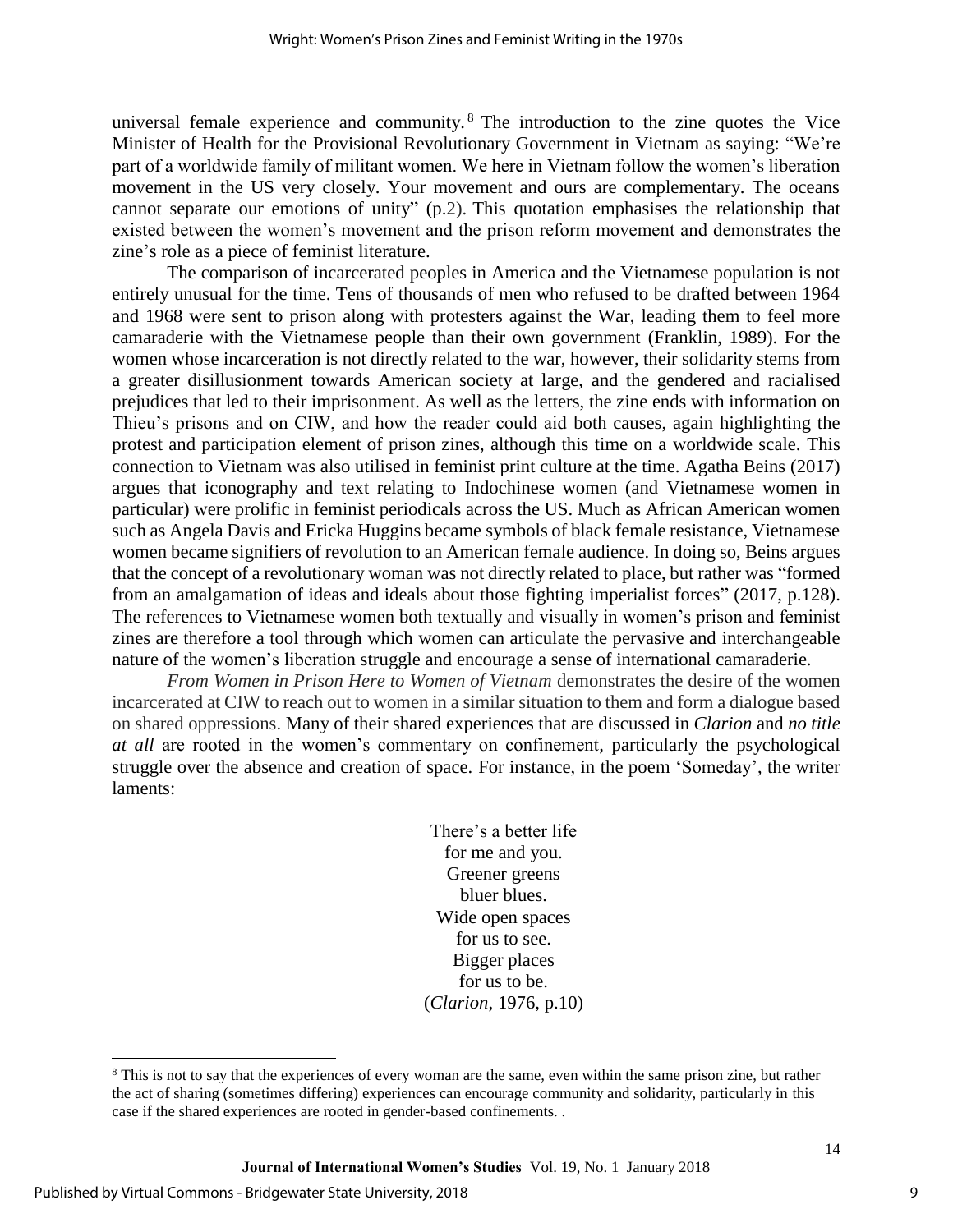Emphasising the struggle and desire for space, this poem can be interpreted not merely as a longing for physical and mental freedom from the confines of a prison cell, but also as a yearning for a better life on the outside, within society. The desire for "greener greens" and "bluer blues" suggests that the writer seeks a society that is greater than it is; the "wide open spaces" symbolise not only physical freedoms, but also a freedom of opportunity, void of discrimination and prejudice.

Scholars such as Faith have argued, however, that the presence of creativity, writing and artistry within prison can help to lessen these feelings of frustration and confinement. Throughout the Aug-Sept 1976 edition of *Clarion* the editors emphasise the role of art within prison and actively encourage it at CIW. Leslie writes in the editorial: "Anyone who has thoughts, or any poems, illustrations, jokes or other written works please feel free to stop by the Clarion office and contribute" (p.1). Additionally, page 12 includes a promotional article about the popular PEN writing competition for prisoners, accompanied by an image showing a woman writing in front of a window with the sun coming out from behind the clouds. This imagery implies a dreamlike, open space with clarity and freedom forged through writing, despite the writer herself being behind walls. Karlene Faith describes the creative writing class and the act of writing itself as a way to create and maintain "their [the prisoners'] sense of private space or 'sanity'" against the confining environment of prison (1993, p.193). In a space that is limited both physically in the form of bars, cages, jail cells and solitary confinement, and psychologically through limited mental stimulation and subtle removal of identity, the opportunity to self-define and "escape" through creativity could offer some relief. Anita Wilson argues that the conflict between an "institutional space" that prioritises "institutional literacy", and the prisoners own "personal space with contextualized literacies that carry traces of outside world practices and activities", creates a "third space" whereby prisoners can "occupy their minds" in order to retain some element of their "outside" selves (2004, p.70-74). However, Faith has argued that, in her experience, the defiant statement that "they can take my body but they can't take my mind or soul" is "more a battle cry than a statement of fact" and that "despite the prevalence of such testimony, for many women the body/mind/soul can't be separated, and for such women one of the most devastating aspects of imprisonment is indeed losing control over one's own body" (1996, p.167).

Nevertheless, Judith Scheffler has argued that women's writing workshops such as the SCWPP are important not merely for their individual benefits, but also as a collective. She writes:

The words that a woman writes about her life story, crime, and responses to prison may serve as therapy for her own personal situation, but a workshop environment extends their reach… In the context of a writing workshop, they work to defeat those negative forces as they take responsibility for themselves and for each other (2014, p.181).

In *Resistance Behind Bars,* Victoria Law explained that "an unexpected result of the SCWPP was the emergence of a dialogue between groups of prisoners who might otherwise never speak to each other". She quotes a prisoner involved in the programme as saying, "I witnessed something I would have believed [three years ago] was impossible. We had an [illegal] meeting where Black and White were united, under one common cause. There were women there who in the past would never have spoken to each other but here they were standing together, agreeing, touching shoulders" (Law, 2012, p.79). The creation of the SCWPP and the writing course, and the subsequent creation of the collective publication *no title at all* meant that women generated a space both physically and emotionally for a new self-defined prison community that invited discussion,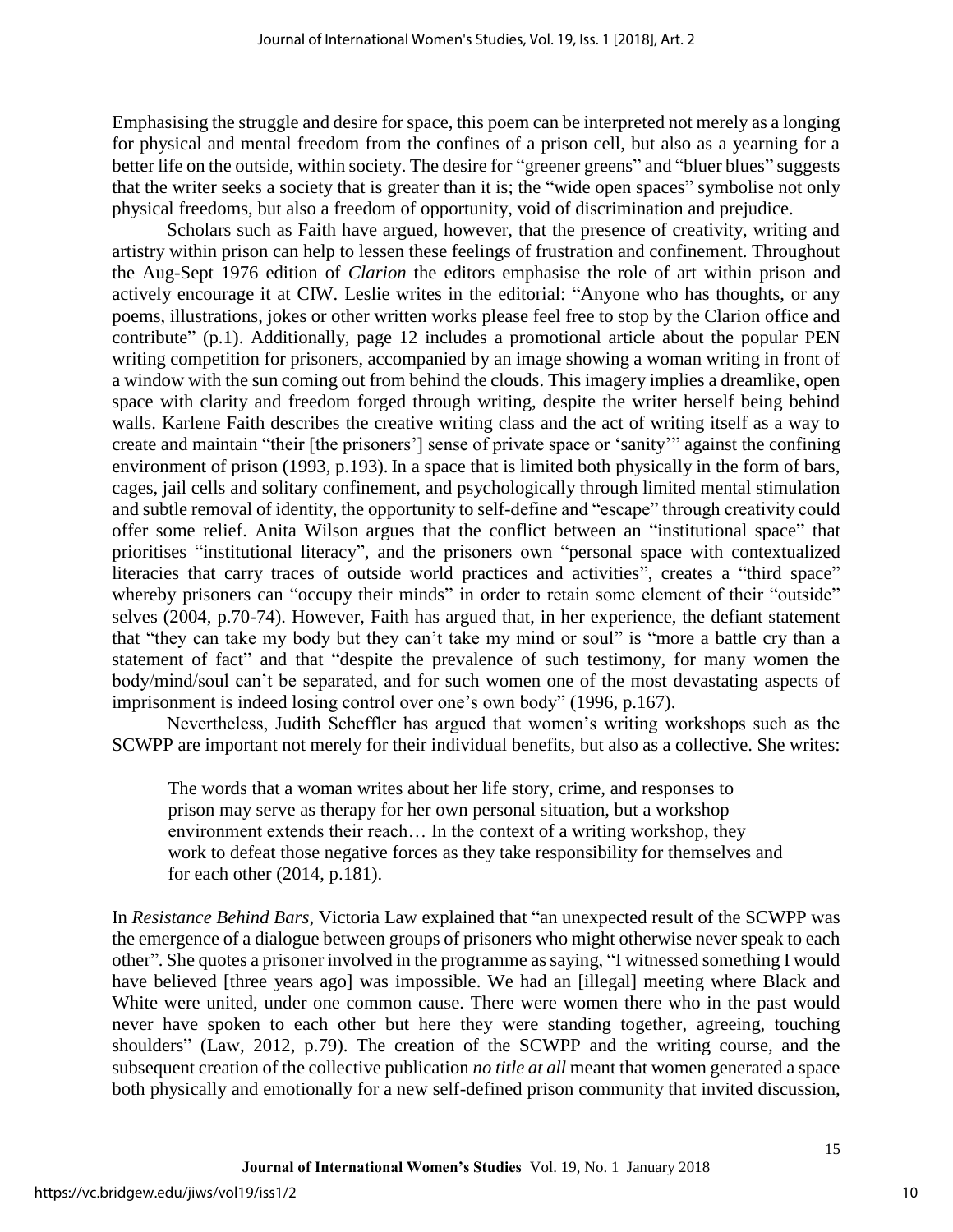creativity, sharing and support, untied by their gender, and acted against the system's environment of isolation, separation and stereotype.

The final poem in *no title at all* reflects this sentiment as the author begins each stanza by saying what prison is about: isolation, barriers, restriction, pain and corruption. Yet the final two stanzas reflect a different side to prison, beyond confinement writing:

> Prison is about the eternal attempt – to call out and be heard, to reach out and be felt, to act out and be seen. Prison is about the loss of and the search for familyhood, togetherness, and love (p.22; *emphasis in original*).

This poem disrupts the anticipated role of prison as an environment of isolation, punishment and silence. Although it acknowledges this is still prison's primary function, it also suggests that the women are actively reclaiming the space for themselves in order to forge bonds, create a community and develop a voice despite adversity. Zines act as a space to "call out and be heard" and through the sharing of ideas, experiences and opinions, form relationships through solidarity.

#### **Conclusion: Feminist Collective Autobiography**

Just as creators of zines in the women's movement used the print format to communicate freely with likeminded individuals, the women incarcerated at CIW wrote to form a community and encourage support. This pursuit of involvement from their readers adds to definitions of protest literature as the women write not only for catharsis or community, but also for tangible action. Women's prison zines demonstrate the important and complex intersection between the women's movement and the prison reform movement in the 1970s, both in the involvement of feminist organisations in their creation, and in the content of their art and writing, which discusses a broad range of themes from prison resistance to motherhood and sexual violence. Although it is their status as prisoners which forcibly creates the environment in which they collectively make zines, in large, it is their experiences as women that encourage them to write. In viewing them as part of the feminist writing tradition of the 1970s, we can add imprisonment imagery to expand discussions of gender issues during this period. Co-authored and subcultural, zines allow a more thorough, extensive perspective on women's experiences of incarceration; the frequent anonymity of the authors and use of third-person pronouns helps form a singular, coherent voice that speaks for an entire community of oppressed individuals. But the zines go beyond just writing for catharsis or community, and can even encourage tangible action from their readers. Together, these aspects contribute to understandings of the protest literature tradition, feminist writing and even American prison literature, expanding it from individual, redemptive, masculine life writing, to empowered, feminist, collective autobiography.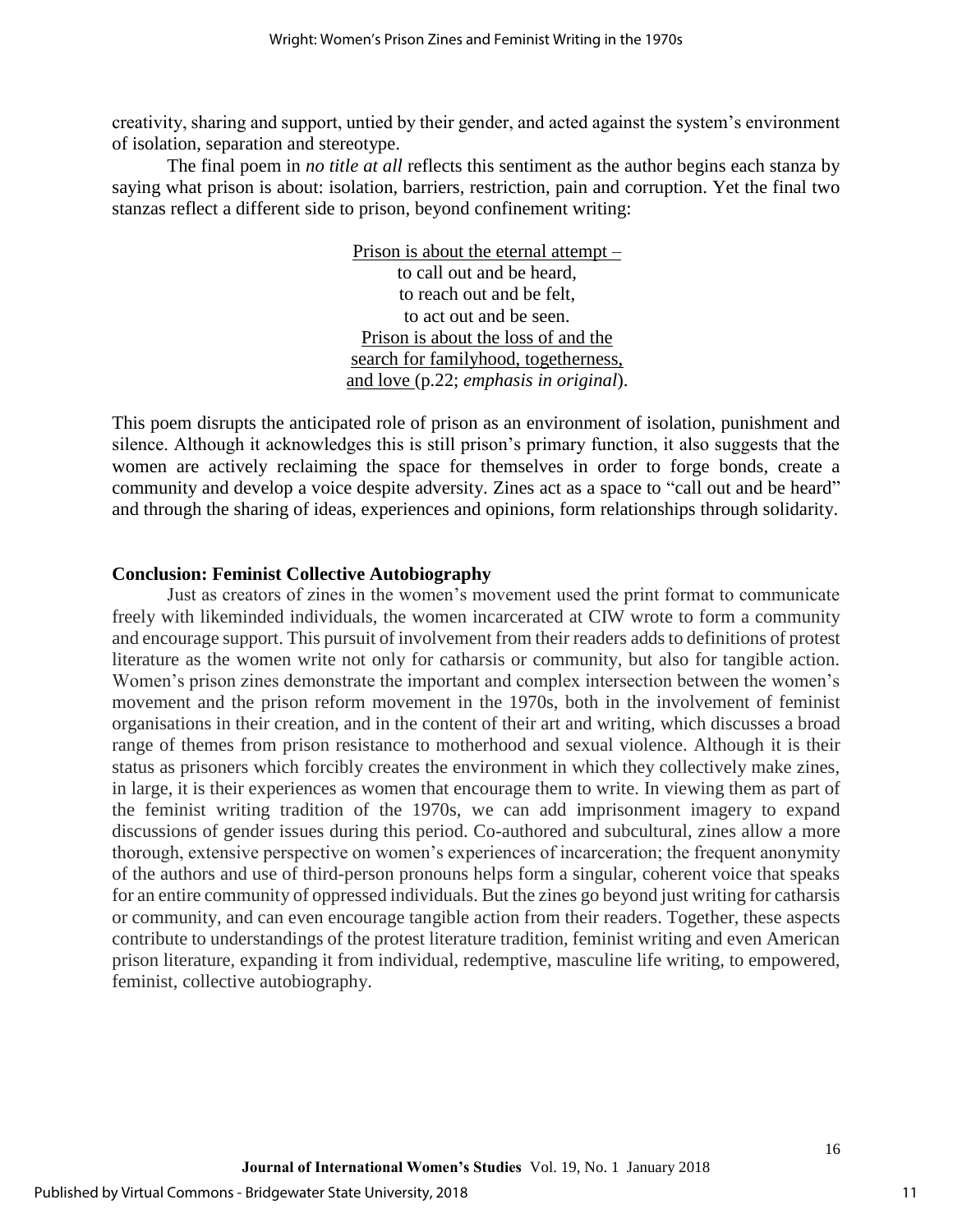### **Acknowledgements:**

With thanks to Midlands3Cities and AHRC, who funded the research on which this paper is based, and to the Special Collections Library at the University of Michigan for giving permission to use images from the zine *Clarion*.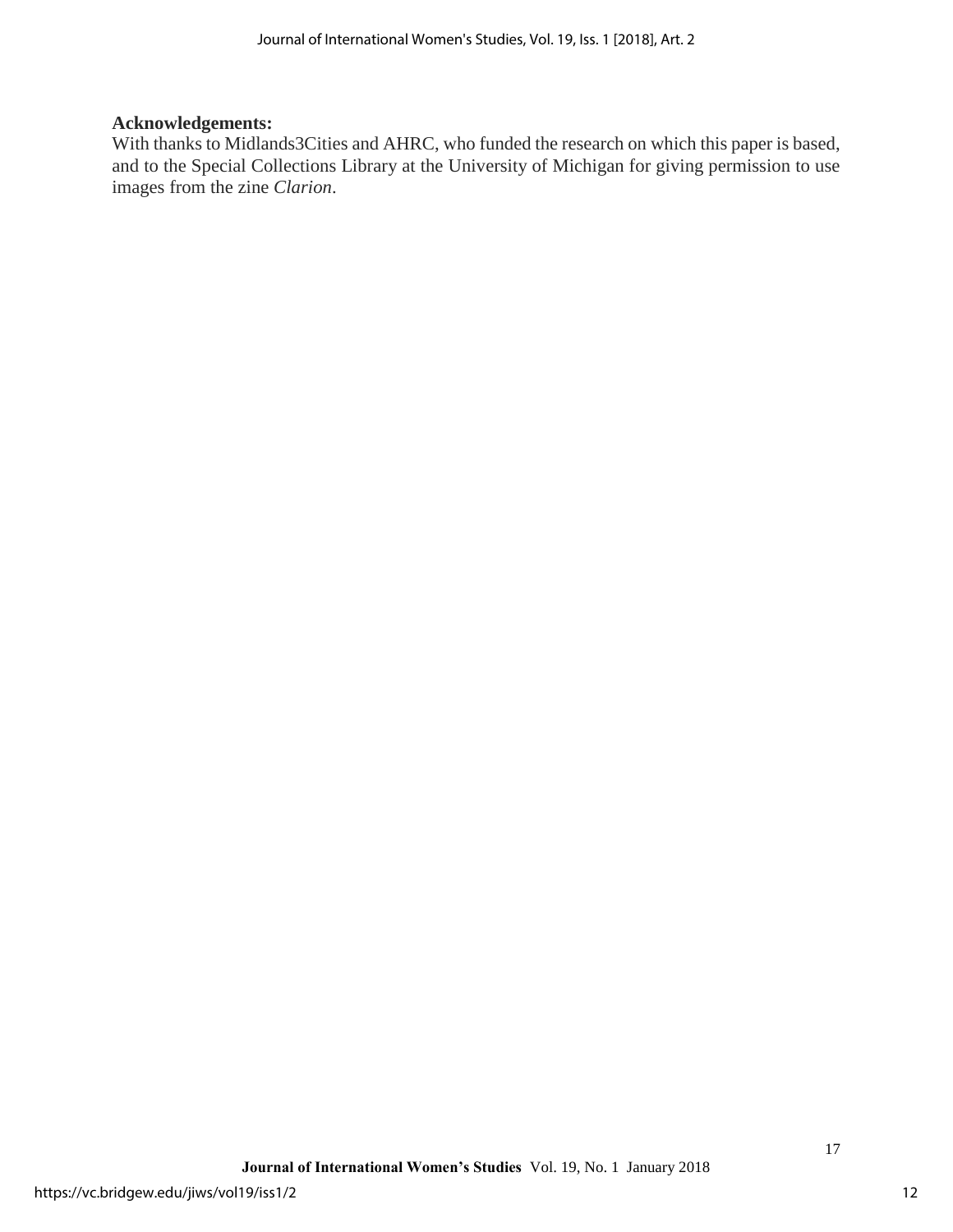#### **Bibliography**

- *Amazon Quarterly: A Lesbian Feminist Arts Journal (*1972-1975)*.* Oakland, California: Amazon Press.
- Baxandall, Rosalyn and Linda Gordon (2002). 'Second-wave Feminism'. *A Companion to American Women's History,* edited by Nancy A. Hewitt, Malden MA: Blackwell Publishing, pp. 414-432.
- Beins, Agatha (2017). *Liberation in Print: Feminist Periodicals and Social Movement Identity.*  Athens: University of Georgia Press.
- Berger, Dan (2010). '"We Are the Revolutionaries": Visibility, Protest, and Racial Formation in 1970s Prison Radicalism'. Dissertation. University of Pennsylvania.
- Bernstein, Lee (2010). *America Is the Prison: Arts and Politics in Prison in The 1970s*. Chapel Hill: University of North Carolina Press.
- Cairns, Kathleen A (2009). *Hard Times at Tehachapi: California's First Women's Prison.*  Albuquerque: University of New Mexico Press.
- Chidgey, Red (2011). 'Reassess Your Weapons: the making of feminist memory in young women's zines'. Women's History Review, Vol. 22 No. 4.: 658-672.
- *Clarion*. The California Institution for Women at Frontera, California (Aug-Sept 1976). Women's newsletter and periodical collection, 1923-2011, Carton One, Schlesinger Library, Radcliffe Institute, Harvard University.
- - - - The California Institution for Women at Frontera, California (Jan-Feb 1972). Special Collections Labadie Collection, University of Michigan Library, Special Collections Library. Permission given for the use of the images included.
- Davis, Angela (1974). *An Autobiography.* New York: Random House.
- Faith, Karlene (1996). 'The Politics of Confinement and Resistance: The Imprisonment of Women'. *Criminal Injustice: Confronting the Prison Crisis,* edited by Elihu Rosenblatt, Boston MA: South End Press, pp. 165-183.
- - - - - (1993). *Unruly Women: The Politics of Confinement and Resistance.* Vancouver: Press Gang Publishers.
- Franklin, H. Bruce (1989). *Prison Literature in America: The Victim as Criminal and Artist*. Oxford: Oxford University Press.
- *From Women in Prison Here to Women of Vietnam: We Are Sisters (1975). People's Press.* Accessed 18/11/15. The Freedom Archives, search.freedomarchives.org
- Hazlett, John Downton (1998). *My Generation: Collective Autobiography and Identity Politics.*  Madison: The University of Wisconsin Press.
- Law, Victoria (2010). 'Nor Meekly Serve Her Time: Riots and Resistance in Women's Prisons'. *New Politics*, 48. Accessed 30<sup>th</sup> June 2016. http://newpol.org/content/nor-meekly-serveher-time-riots-and-resistance-womens-prisons
- - - - - (2012). *Resistance Behind Bars: The Struggles of Incarcerated Women.* Oakland CA: PM Press.
- *no title at all is better than a title like that!* (1974). California Institute for Women, Santa Cruz Women's Prison Project. Accessed 18/11/15. The Freedom Archives, search.freedomarchives.org/
- *Off Our Backs* (1970-2008). Oakland, California: Off Our Backs Inc.,
- Piepmeier, Alison (2009). *Girl Zines: Making Media, Doing Feminism*. New York: New York University Press.